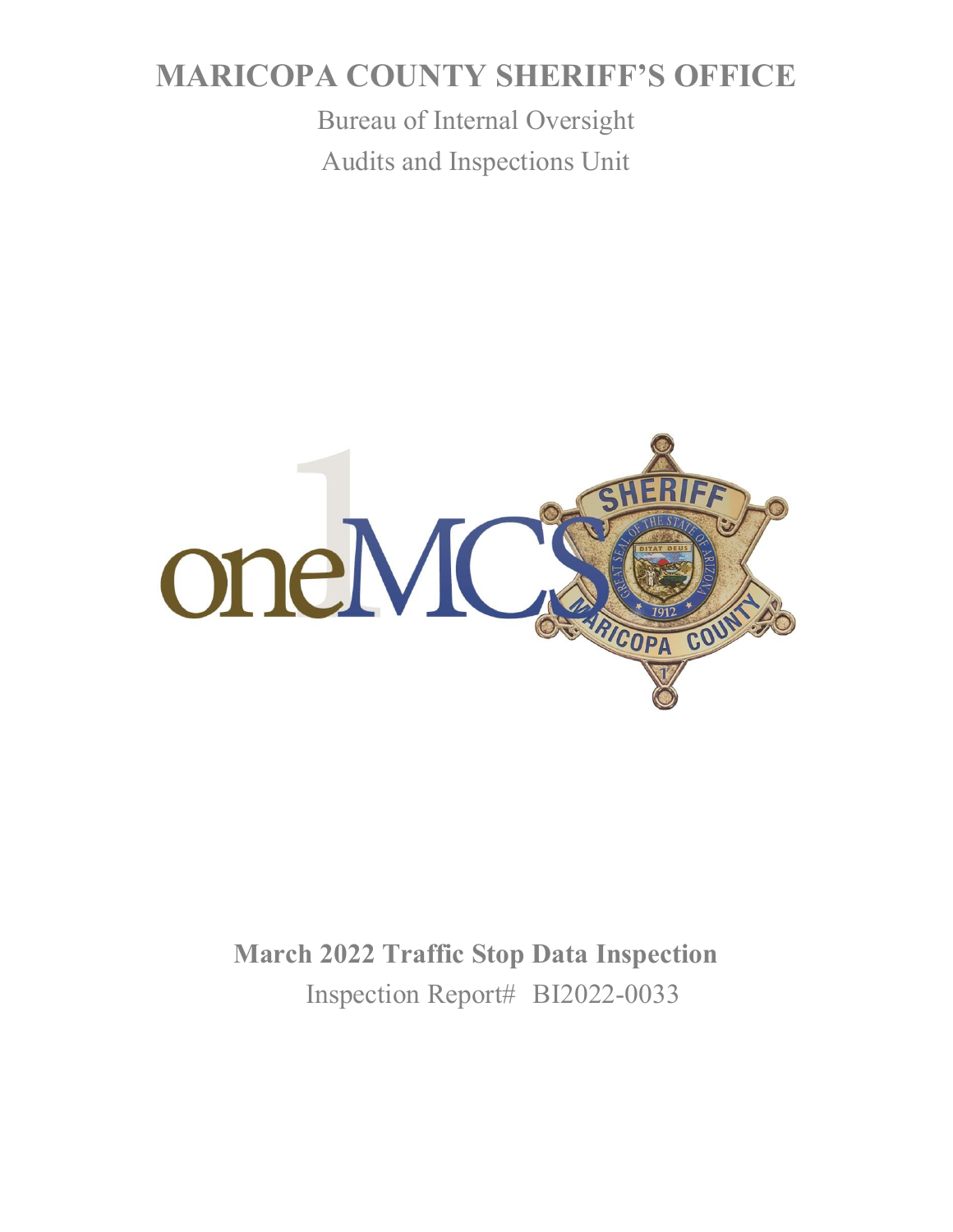#### **Background:**

The Audits and Inspections Unit (AIU) of the Bureau of Internal Oversight (BIO) inspects Traffic Stop Data collected in the TraCS system on a monthly basis. The purpose for the inspection is to ensure compliance with Office policies and to promote proper supervision. A total of 35 traffic stops are selected each month for review. To achieve inspection results the inspector will utilize the TraCS system, JWI, I-Net Viewer, Body-Worn Camera video, (www.Evidence.com), and Communication Recordings. These entries will be uniformly inspected utilizing a matrix developed by the Bureau of Internal Oversight. Additionally, a JWI inquiry will be made on all deputies involved in the traffic stop, if needed, to determine if a license and/or warrants check was run during the stop.

#### **Matrix Procedures:**

Utilize the *Traffic Stop Data Matrix* to inspect and ensure each traffic stop reviewed is within compliance with Office policies. Each Matrix Inspection Element is listed below in the results section of this report.

#### **Criteria:**

- ➢ MCSO Policy EA-3, Non-Traffic Contacts
- ➢ MCSO Policy EA-11, Arrest Procedures
- ➢ MCSO Policy EB-1, Traffic Enforcement, Violator Contracts, and Citation Issuance
- ➢ MCSO Policy EB-2, Traffic Stop Data Collection
- ➢ MCSO Policy EB-11, Vehicle Impound 3511
- ➢ MCSO Policy GE-3, Property Management and Evidence Control
- ➢ MCSO Policy GJ-3, Search and Seizure
- ➢ MCSO Policy GJ-35, Body Worn Cameras
- ➢ MCSO Policy GF-3, Criminal History Record Information and Public Records
- ➢ MCSO Policy CP-1, Use of Force
- ➢ MCSO Policy CP-2, Code of Conduct
- ➢ MCSO Policy CP-5, Truthfulness
- ➢ MCSO Policy CP-8, Preventing Racial and Other Bias Based Profiling
- ➢ Briefing Boards: 09-31, 14-12, 15-04, 17-14, 17-43, 18-12, 18-15

#### **Conditions:**

The MCSO reviewed 35 randomly selected traffic stops made during the month of March 2022. Additionally, 10 of the 35 were selected for Body-Worn Camera review. (It should be noted, inspector viewed 2 additional videos for clarification purposes).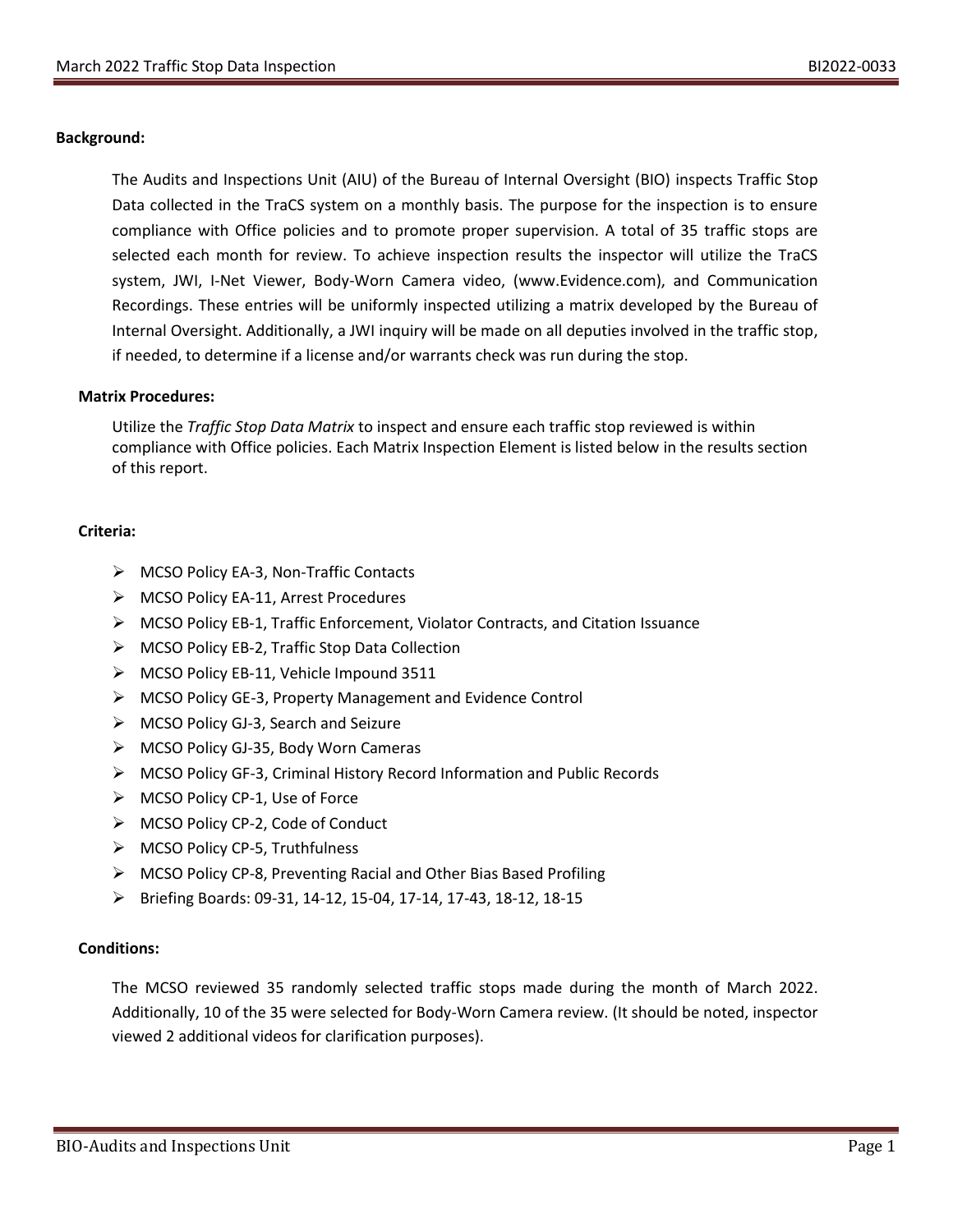#### **Results:**

Each Traffic Stop will be counted as one inspection and all applicable matrix criteria inspection points will factor into an over-all compliance score. Example: If one Traffic Stop contains 37 inspection points (6 not applicable) and 2 deficiencies it will count as one Traffic Stop Inspection with a compliance score of 94.00%. The over-all compliance score for the monthly inspection will be the average score of the 35 stops reviewed.

The compliance rates of the provided traffic stop sample, utilizing the 37-inspection criterion, resulted in an overall average compliance rate of **99.70%** for March of 2022, as illustrated in the graph below.



| <b>Matrix Inspection Elements</b>                      | Not in<br>Compliance | <u>In</u><br>Compliance | <b>Total</b> | Compliance<br>Rate |
|--------------------------------------------------------|----------------------|-------------------------|--------------|--------------------|
| Event number matches all forms                         | 0                    | 35                      | 35           | 100%               |
| Incident report number matches on all applicable forms | 0                    | 35                      | 35           | 100%               |
| Event type matches all forms and CAD                   | 0                    | 35                      | 35           | 100%               |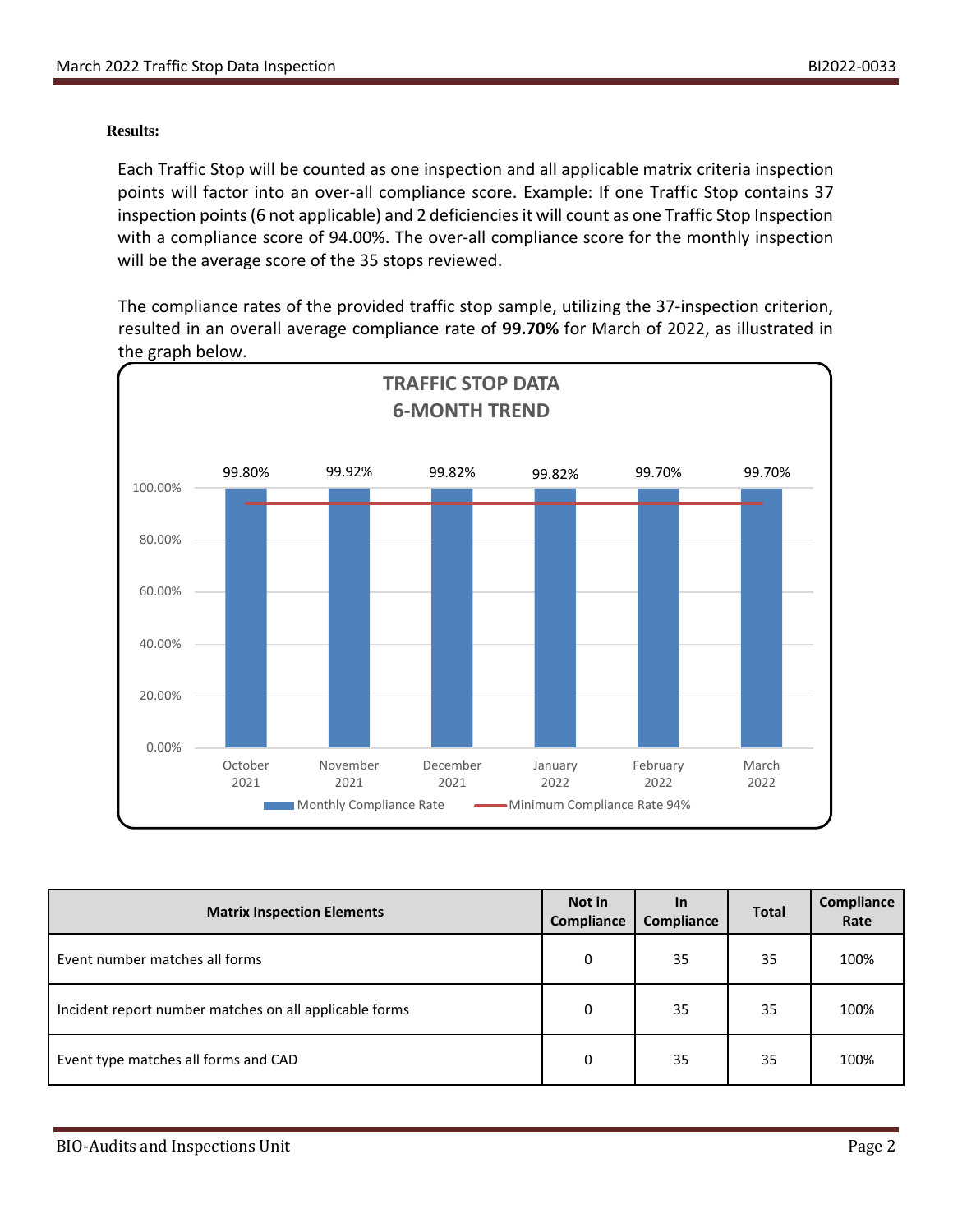| Stop time and end time matches all applicable forms (Within 5 minutes)                                                    | 0                   | 35 | 35 | 100% |
|---------------------------------------------------------------------------------------------------------------------------|---------------------|----|----|------|
| Arrest documented in CAD and matches all applicable forms                                                                 | 0                   | 35 | 35 | 100% |
| Arrest time documented in CAD and matches all applicable forms                                                            | 0                   | 35 | 35 | 100% |
| Transport time of arrestee matches CAD and all applicable forms                                                           | 0                   | 35 | 35 | 100% |
| Primary unit BWC active at time of stop per VSCF                                                                          | 0                   | 35 | 35 | 100% |
| Primary unit vehicle number and call sign match CAD                                                                       | 0                   | 35 | 35 | 100% |
| 2 <sup>nd</sup> person in primary unit matches CAD and all applicable forms                                               | 0                   | 35 | 35 | 100% |
| 2 <sup>nd</sup> person in primary unit has active BWC and is documented in all<br>applicable forms                        | 0                   | 35 | 35 | 100% |
| Additional units on scene match CAD and all applicable forms                                                              | 0                   | 35 | 35 | 100% |
| Location of traffic stop match CAD and all applicable forms                                                               | $\mathbf 0$         | 35 | 35 | 100% |
| City/Area of violation and stop location match CAD and all applicable forms                                               | 0                   | 35 | 35 | 100% |
| Conclusion of contact (i.e. warning, citation, incidental contact form) match<br>CAD disposition and all applicable forms | 0                   | 35 | 35 | 100% |
| Reason no action was taken matches CAD and documented as appropriate                                                      | 0                   | 35 | 35 | 100% |
| Citation/Warning number matches VSCF                                                                                      | 0                   | 35 | 35 | 100% |
| Violators license plate matches CAD/VSCF/Citation/Warning                                                                 | 3                   | 32 | 35 | 91%  |
| Number of occupants in violators vehicle is accurately documented on VSCF                                                 | 0                   | 35 | 35 | 100% |
| Contact with passengers made and reasoning for contact documented on<br><b>VSCF</b>                                       | $\mathsf{O}\xspace$ | 35 | 35 | 100% |
| Reason for stop documented in CAD and all applicable forms                                                                | 0                   | 35 | 35 | 100% |
| Was reason for stop documented on citation/warning                                                                        | 0                   | 35 | 35 | 100% |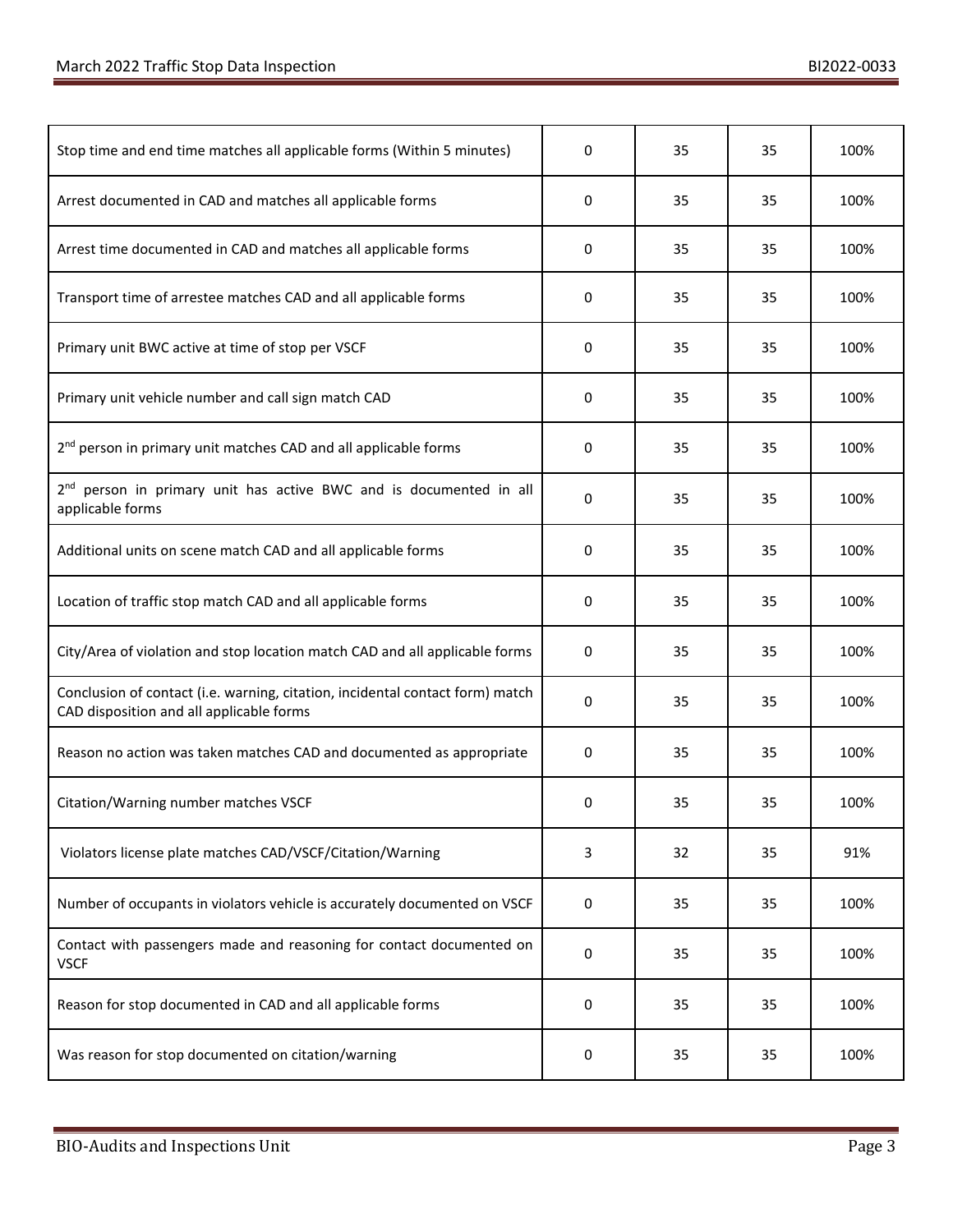| Does violators information on citation/warning match VSCF                                       | $\Omega$     | 35 | 35 | 100% |
|-------------------------------------------------------------------------------------------------|--------------|----|----|------|
| Was immigration status questioned of violator or passengers                                     | 0            | 35 | 35 | 100% |
| Does pre stop and post stop race/ethnicity information match<br>citation/warning and VSCF       | 0            | 35 | 35 | 100% |
| Was search conducted of violator or vehicle and documented on VSCF and<br>all applicable forms  | $\mathbf{0}$ | 35 | 35 | 100% |
| Were items seized as a result of the contact and documented on VSCF and<br>all applicable forms | 0            | 35 | 35 | 100% |
| Was the stop extended and if so documented in CAD and VSCF and all<br>applicable forms          | 0            | 35 | 35 | 100% |
| Was violator arrested and documented on VSCF and all applicable forms                           | 0            | 35 | 35 | 100% |
| Was incidental contact form completed when appropriate                                          | 0            | 35 | 35 | 100% |
| Verify video was available                                                                      | 0            | 10 | 10 | 100% |
| Determine if deputy recorded the traffic stop in its entirety                                   | 0            | 10 | 10 | 100% |
| Verify all information on traffic stop data forms match Body-Worn Camera<br>video               | 0            | 10 | 10 | 100% |
| Determine if camera was activated when decision to make the stop was<br>made                    | 0            | 10 | 10 | 100% |
| Review incident video footage to ensure deputies adhere to all MCSO<br>Policies                 | $\mathbf{0}$ | 10 | 10 | 100% |
| Verify all forms are complete                                                                   | 0            | 35 | 35 | 100% |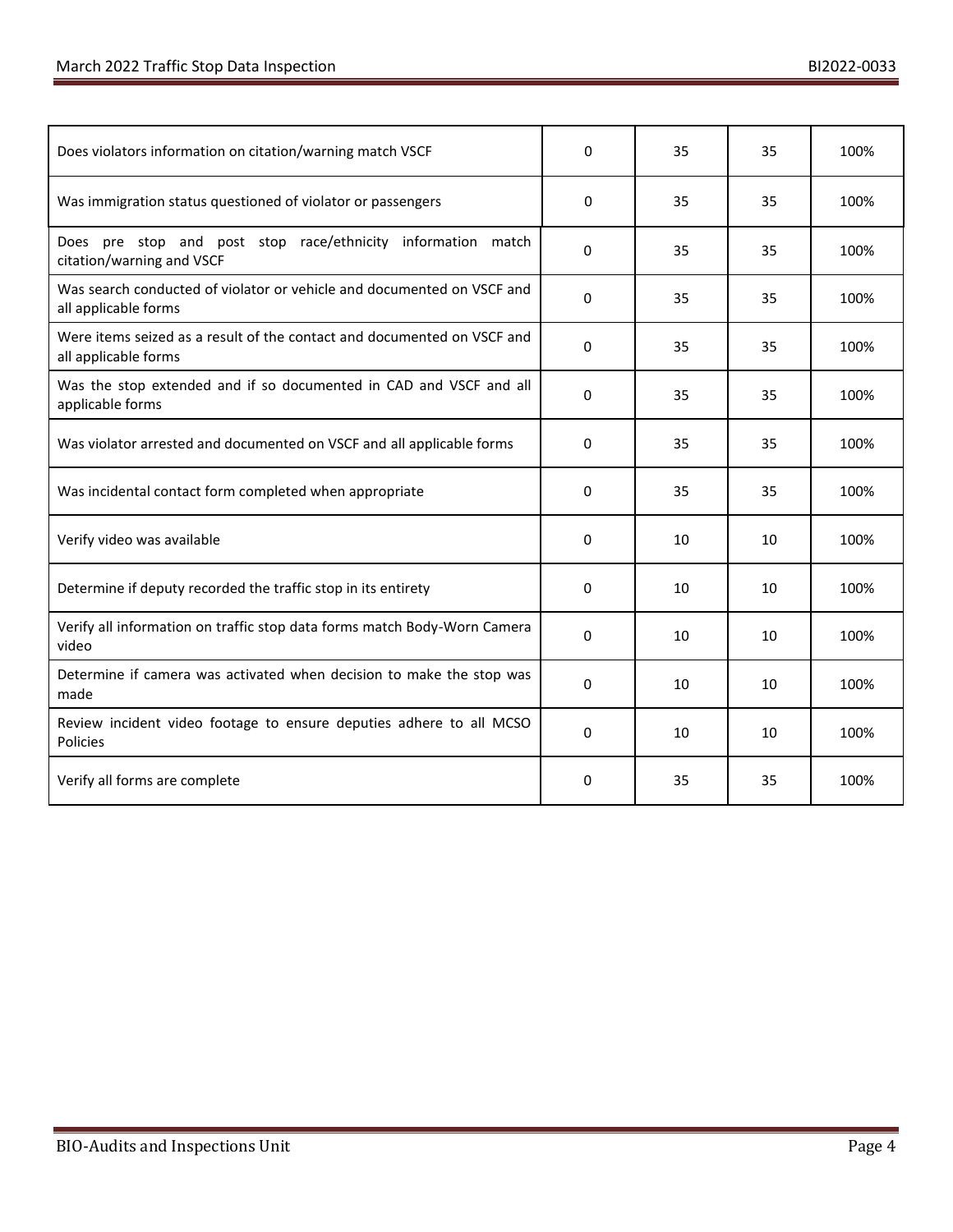The inspector found the following potential deficiencies during the inspection:

## District 1 (1 BIO Action Form):

### Non-Compliance Deficiency

| <b>District/Division</b>                                                                                                 | <b>Incident Number</b> | <b>Sworn Employee</b> | <b>Current Supervisor</b> | <b>Current Commander</b> |
|--------------------------------------------------------------------------------------------------------------------------|------------------------|-----------------------|---------------------------|--------------------------|
| District 1                                                                                                               | MC22039710             | Deputy                | Sergeant                  | Captain                  |
| <b>Deficiency</b>                                                                                                        |                        |                       |                           |                          |
| O.I.T. did not provide self-introduction to violator upon initial contact. (Policy EB-1.10.A)                            |                        |                       |                           |                          |
| Note: FTO is receiving deficiency because he did not recognize and address the error of the O.I.T. not providing a self- |                        |                       |                           |                          |
| introduction.                                                                                                            |                        |                       |                           |                          |

### District 3 (1 BIO Action Form):

# Non-Compliance Deficiency

| <b>District/Division</b>                                                             | <b>Incident Number</b> | <b>Sworn Employee</b> | <b>Current Supervisor</b> | <b>Current Commander</b> |
|--------------------------------------------------------------------------------------|------------------------|-----------------------|---------------------------|--------------------------|
| District 3                                                                           | MC22042988             | Deputy                | Sergeant                  | Captain                  |
| <b>Deficiency</b>                                                                    |                        |                       |                           |                          |
| Deputy did not conduct license/warrants check on violator. (Policy EB-1.10.D)        |                        |                       |                           |                          |
| Note: BWC shows the deputy never conducted a license/warrants check on the violator. |                        |                       |                           |                          |
| **Employee has 1 previous BAF for Traffic Stop Data Inspection (BAF2022-0004)**      |                        |                       |                           |                          |

### District 4 (1 BIO Action Form):

### Non-Compliance Deficiency

| <b>District/Division</b>                                                                               | <b>Incident Number</b> | <b>Sworn Employee</b> | <b>Current Supervisor</b> | <b>Current Commander</b> |
|--------------------------------------------------------------------------------------------------------|------------------------|-----------------------|---------------------------|--------------------------|
| District 4                                                                                             | MC22044387             | Deputy                | Sergeant                  | Captain                  |
| <b>Deficiency</b>                                                                                      |                        |                       |                           |                          |
| Deputy did not conduct license/warrants check on violator. (Policy EB-1.10.D)                          |                        |                       |                           |                          |
| BWC was not placed in event mode as soon as the decision to stop a vehicle was made. (Policy EB-1.9.A) |                        |                       |                           |                          |

**Note:** BWC starts as deputy is notifying dispatch of vehicle information and is stationary behind the violator.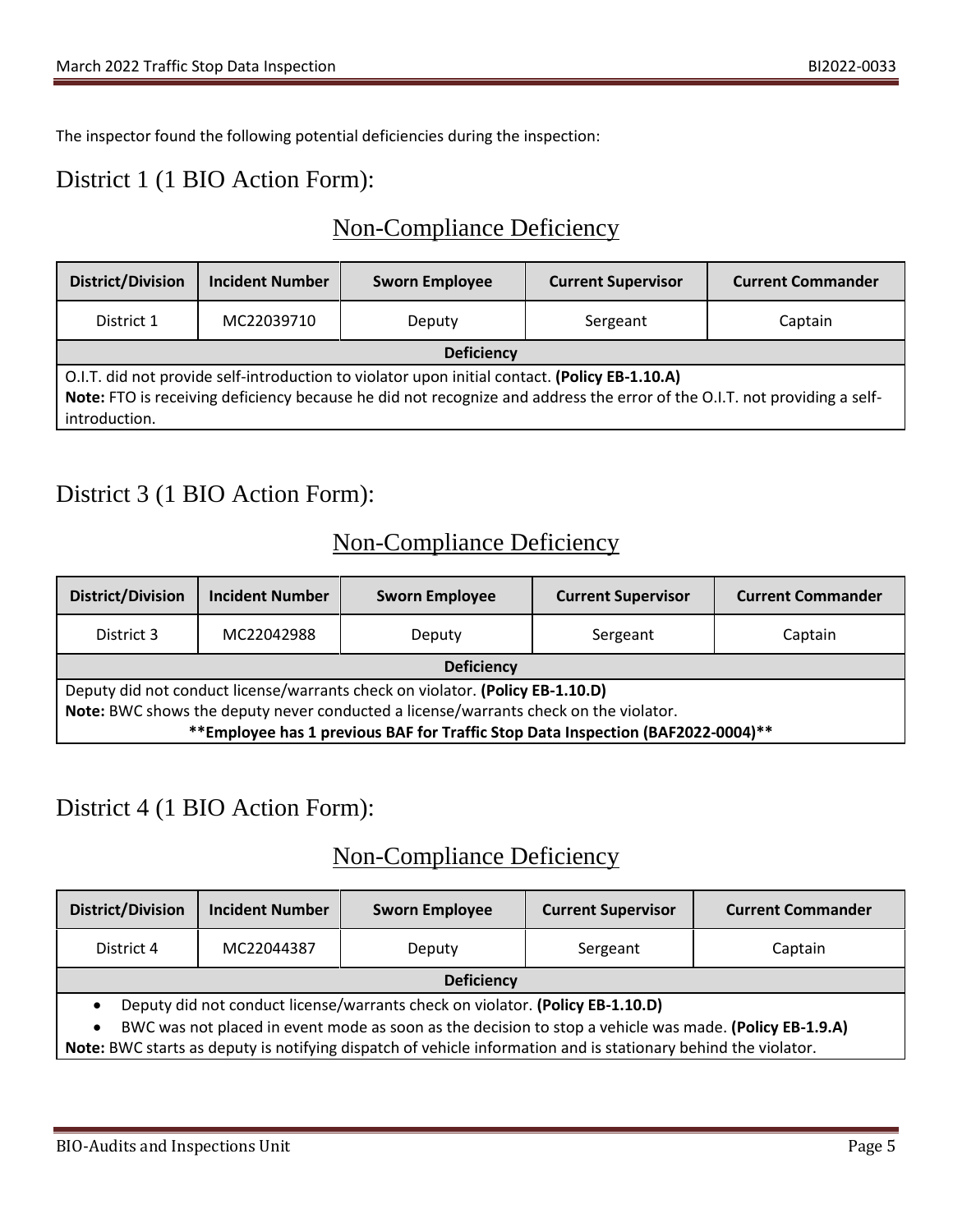# District 7 (2 BIO Action Forms):

# Compliance Deficiency

| <b>District/Division</b>                                                                             | <b>Incident Number</b> | <b>Sworn Employee</b> | <b>Current Supervisor</b> | <b>Current Commander</b> |
|------------------------------------------------------------------------------------------------------|------------------------|-----------------------|---------------------------|--------------------------|
| District 7                                                                                           | MC22043780             | Deputy                | Sergeant                  | Captain                  |
| <b>Deficiency</b>                                                                                    |                        |                       |                           |                          |
| Deputy documented the wrong license plate of the violator's vehicle on Warning. (Policy EB-1.14.A.5) |                        |                       |                           |                          |

# Non-Compliance Deficiency

| <b>District/Division</b>                                                                                                                                                                                                                                                                                                                                                    | <b>Incident Number</b> | <b>Sworn Employee</b> | <b>Current Supervisor</b> | <b>Current Commander</b> |  |
|-----------------------------------------------------------------------------------------------------------------------------------------------------------------------------------------------------------------------------------------------------------------------------------------------------------------------------------------------------------------------------|------------------------|-----------------------|---------------------------|--------------------------|--|
| District 7                                                                                                                                                                                                                                                                                                                                                                  | MC22047814             | Sergeant              | Lieutenant                | Captain                  |  |
|                                                                                                                                                                                                                                                                                                                                                                             | <b>Deficiency</b>      |                       |                           |                          |  |
| Sergeant did not conduct license/warrants check on violator. (Policy EB-1.10.D)<br>$\bullet$<br>BWC was not placed in event mode as soon as the decision to stop a vehicle was made. (Policy EB-1.9.A)<br>$\bullet$<br>Sergeant documented "Native Indian/Alaskan Native" for violator on VSCF when "Asian" should have been<br>$\bullet$<br>documented. (Policy EB-1.14.7) |                        |                       |                           |                          |  |

**Note:** BWC starts as sergeant is exiting his vehicle to contact violator.

### Lakes (2 BIO Action Forms):

### Compliance Deficiencies

| <b>District/Division</b>                                                                             | <b>Incident Number</b> | <b>Sworn Employee</b> | <b>Current Supervisor</b> | <b>Current Commander</b> |  |
|------------------------------------------------------------------------------------------------------|------------------------|-----------------------|---------------------------|--------------------------|--|
| Lakes                                                                                                | MC22038188             | Deputy                | Sergeant                  | Captain                  |  |
| <b>Deficiency</b>                                                                                    |                        |                       |                           |                          |  |
| Deputy documented the wrong license plate of the violator's vehicle on Warning. (Policy EB-1.14.A.5) |                        |                       |                           |                          |  |
| Note: BWC was viewed to verify license plate on violators vehicle.                                   |                        |                       |                           |                          |  |